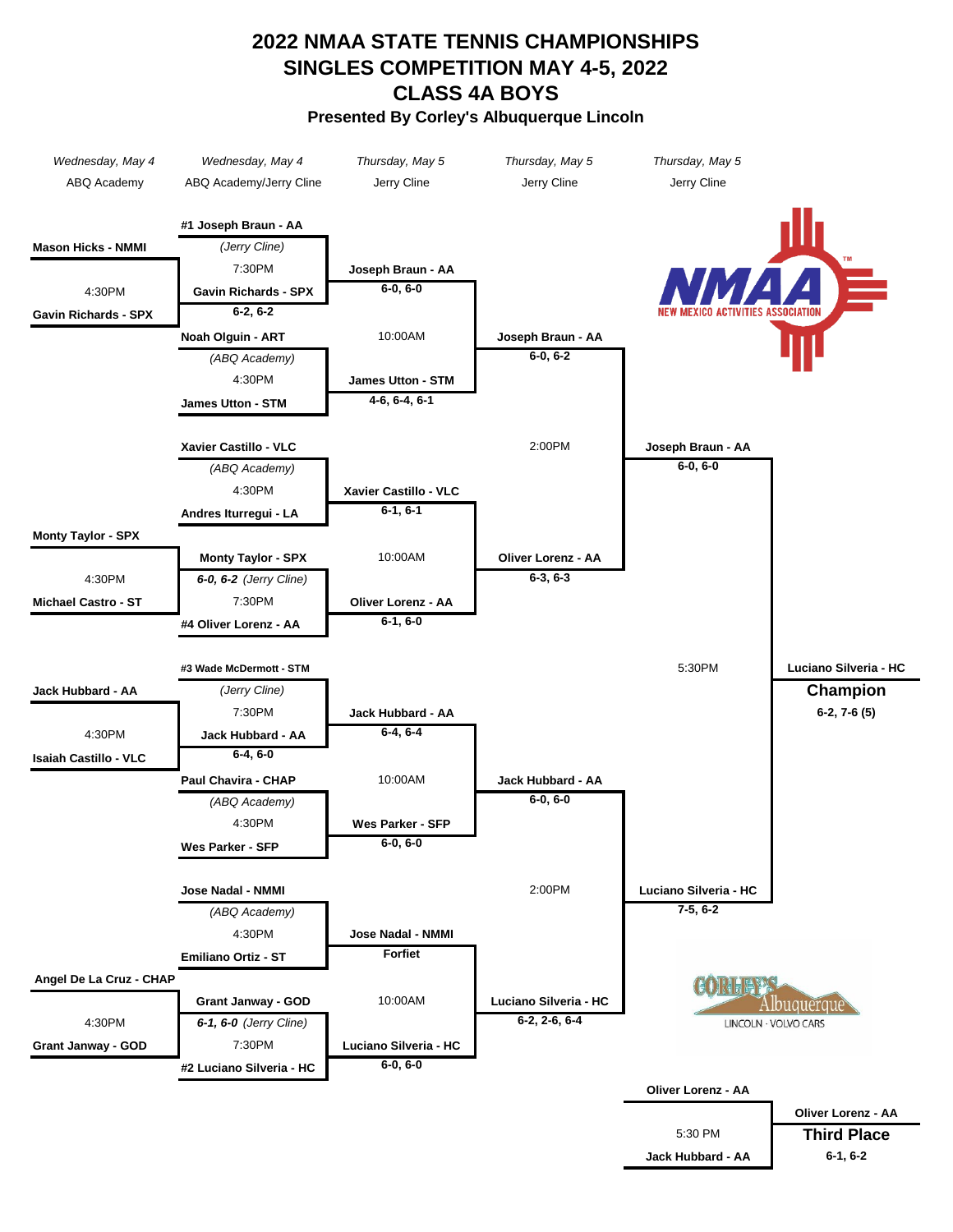## **2022 NMAA STATE TENNIS CHAMPIONSHIPS SINGLES COMPETITION MAY 4-5, 2022 CLASS 4A GIRLS Presented By Corley's Albuquerque Lincoln**

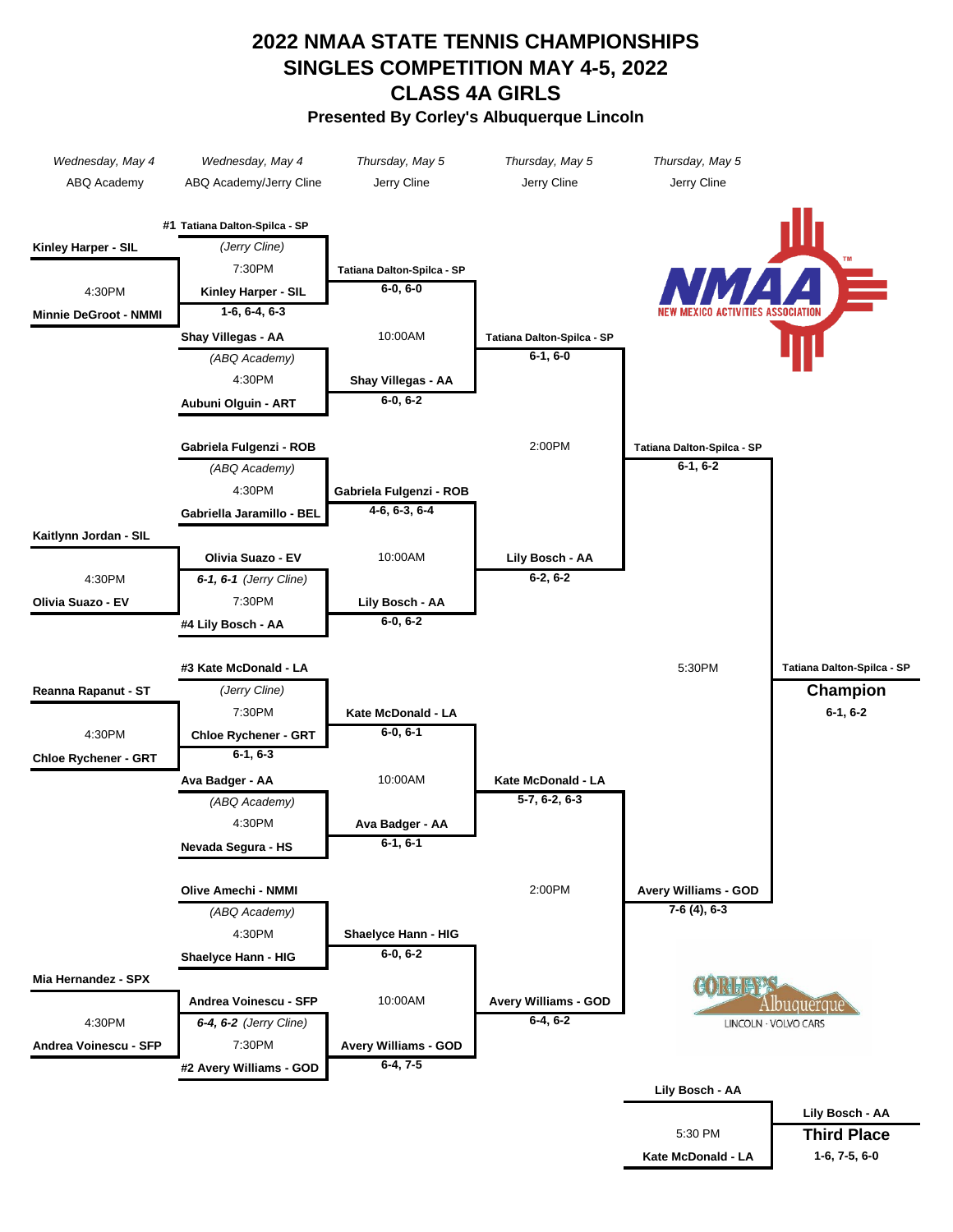## **Presented By Corley's Albuquerque Lincoln DOUBLES COMPETITION MAY 4-5, 2022 CLASS 4A BOYS 2022 NMAA STATE TENNIS CHAMPIONSHIPS**